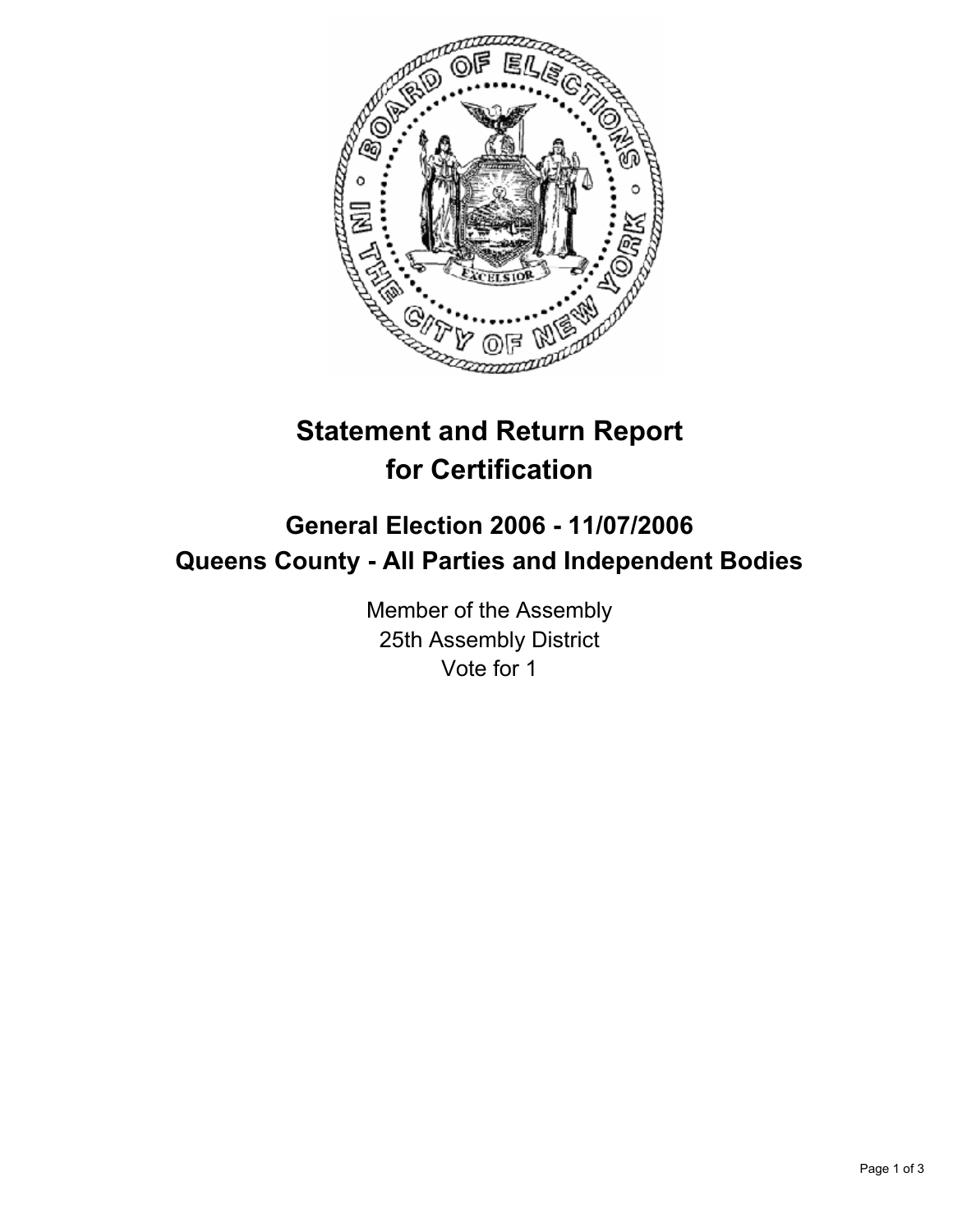

### **Assembly District 25**

| PUBLIC COUNTER                    | 15,915 |
|-----------------------------------|--------|
| <b>EMERGENCY</b>                  | 108    |
| ABSENTEE/MILITARY                 | 311    |
| <b>AFFIDAVIT</b>                  | 221    |
| <b>Total Ballots</b>              | 16,675 |
| MORSHED ALAM (REPUBLICAN)         | 2,656  |
| RORY I LANCMAN (DEMOCRATIC)       | 9,849  |
| RORY I LANCMAN (WORKING FAMILIES) | 546    |
| ALLAN W. JENNINGS (WRITE-IN)      | 3      |
| LEO ALBANESE (WRITE-IN)           |        |
| <b>Total Votes</b>                | 13,055 |
| Unrecorded                        | 3.620  |